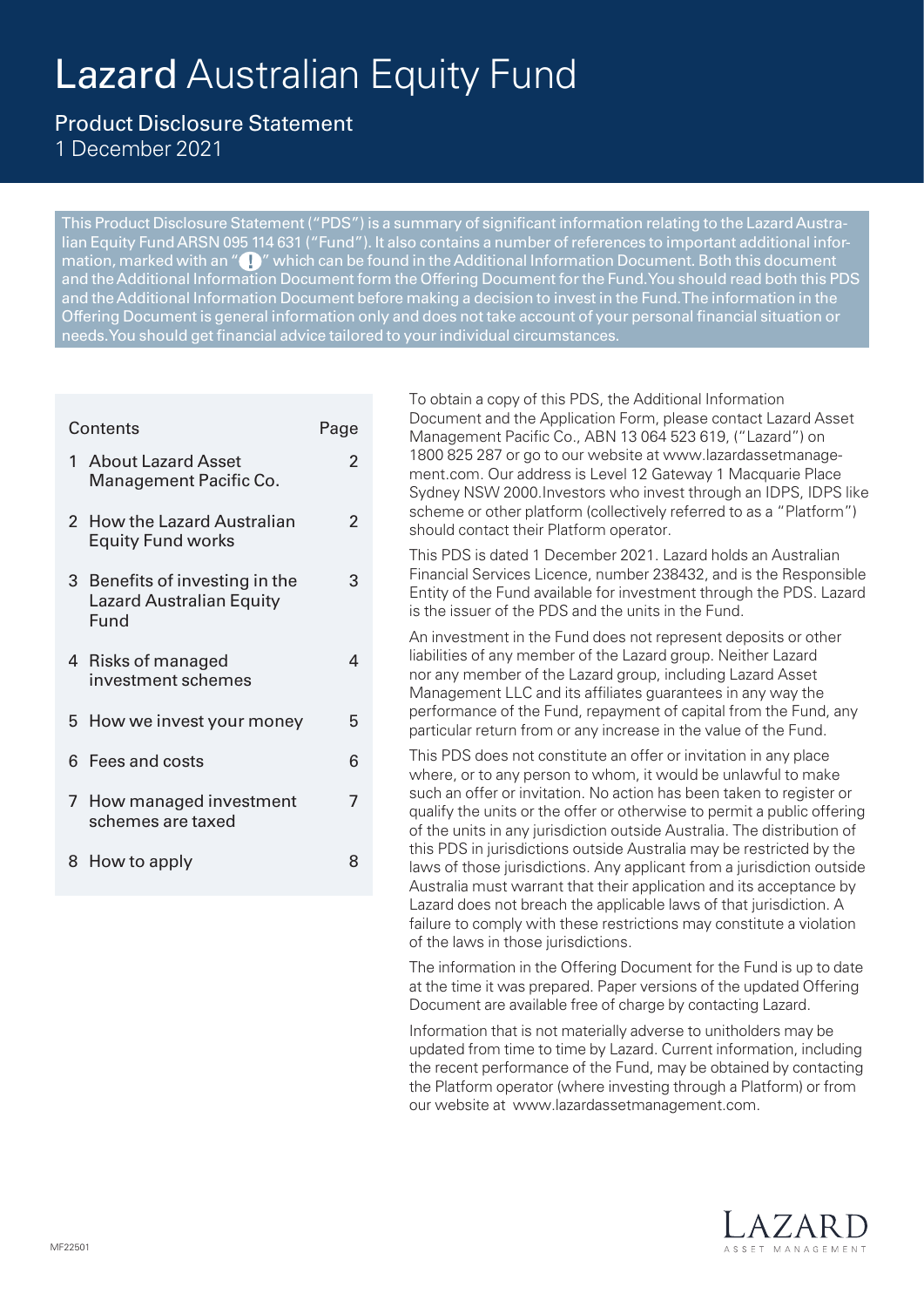### Section 1 About Lazard Asset Management Pacific Co.

Lazard is the Responsible Entity of the Fund and is a subsidiary of Lazard Asset Management LLC ("LAM"). LAM has research analysts in the major regions across the world including North America, Europe, Middle East and Asia Pacific. Lazard is responsible for the management of assets for clients across domestic equities, global equities, fixed income, and alternative assets.

The role of the Responsible Entity is to operate the Fund and ensure that the Fund complies with the constitution and legislation that governs the Fund. It also sets the Fund's investment strategy. The Responsible Entity has the power to delegate its duties and appoint other entities to perform tasks and provide services to the Fund. Lazard has appointed State Street Australia Limited ("the administrator") as custodian to hold the assets of the Fund and to provide administration functions including portfolio valuations, investment accounting and unitholder registry for the Fund.

# Section 2 How the Lazard Australian Equity Fund works

#### How the Fund works

The Fund is a registered managed investment scheme in which investors pool their moneys, and this pool is then managed by Lazard in accordance with the Fund's investment strategy. The Fund is governed by a constitution and the *Corporations Act 2001* which provide the terms and conditions under which the Fund operates and sets out the rights, liabilities and obligations of unitholders and Lazard. These rights, liabilities and obligations may be affected by amendments to both the constitution and to the *Corporations Act 2001.*

#### What investors acquire

When an investor makes an investment in the Fund, the investor's moneys are invested in the Fund, consistent with the Fund's investment strategy. Units are then allocated to the investor based on the relevant application price at which the units were purchased and a record of the number of those units is kept by the Responsible Entity. On any day, the value of an investor's investment is the number of their units multiplied by the unit price. The value of an investor's units will vary as the market value of assets in the Fund rises or falls. Unit prices are available on our website at www.lazardassetmanagement.com.

An investor can increase their number of units by reinvesting distributions from the Fund or making additional investments in the Fund. An investor can decrease their number of units by making a withdrawal from the Fund.

Units entitle investors to a proportional beneficial interest in the Fund's assets as a whole and not in any specific asset of the Fund.

Lazard has the power to create different classes of units in the Fund. This PDS is for the issue of units in the "I" and "W" Classes. Lazard may in the future create other classes of units and must treat unitholders in different classes fairly. The units in each class generally have the same rights, however the Management Costs for each class may vary and a separate daily unit price is determined for each class. Lazard will determine which class of units are issued to an investor who makes an initial application in the Fund and will notify unitholders accordingly.

#### Unit prices and minimum investment amount

Unit prices are generally calculated each business day based upon the net asset value of the Fund divided by the number of units on issue in the Fund. Application and withdrawal unit prices are then usually adjusted up (in the case of applications) and down (in the case of withdrawals) for the buy/sell spread, which is an estimate of the costs of buying and selling the underlying assets in the Fund. Lazard may exercise certain discretion when calculating the net asset value of the Fund and its policy for doing so is available from Lazard free of charge, upon request.

The minimum initial investment amount in the Fund is A\$20,000 in the W class or A\$5,000,000 in the I class. Investors investing via a Platform should contact the Platform operator for the minimum investment amount for this Fund.

#### Applications into the Fund

Units in the Fund will only be issued following receipt of a fully completed Application Form and other required forms referred to in the Application Form, investor identification documents and cleared funds.

Valid applications for units received by the administrator before 2pm on any business day will be issued at the application price next calculated after 2pm for that business day.

Valid applications for units received by the administrator after 2pm on any business day or received on a nonbusiness day will be issued at the application price calculated for the next business day.

When an application is accepted by the administrator a confirmation advice will be sent to the investor detailing the date of acceptance, amount invested in the Fund, number of units issued and the application price.

How the Fund works, before making a decision. Please go to Section 1 of the Additional Information

You should read the important information about

A

Document or [visit https://www.](https://www.lazardassetmanagement.com/docs/-m0-/3347/AdditionalInformationDocument.pdf) lazardassetmanagement.com/ docs/-m0-/3347/ AdditionalInformationDocument.pdf

This information may change between the time you read the PDS and the day when you acquire the units in the Fund.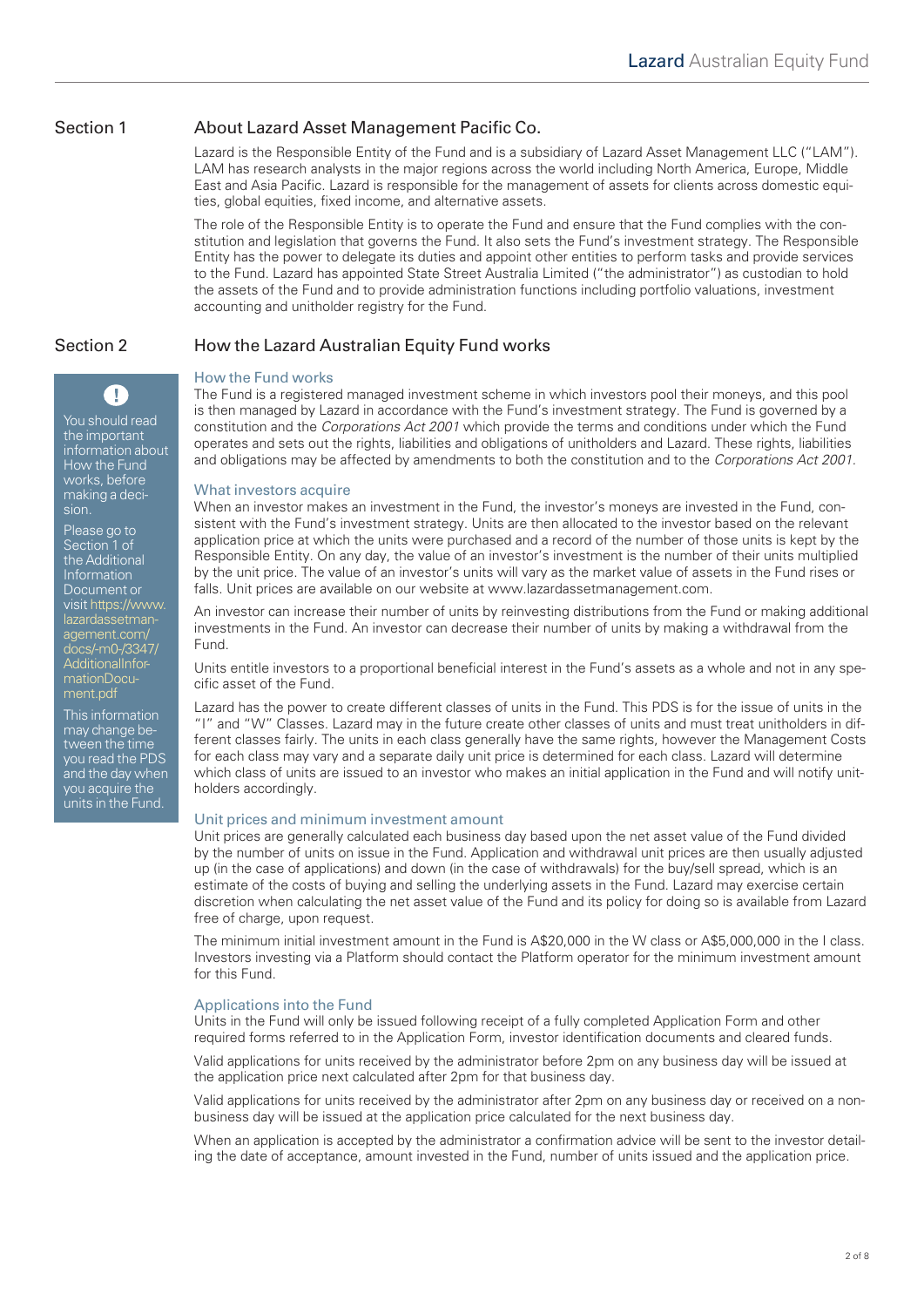#### Withdrawals from the Fund

Investors can request the withdrawal of all or part of their investment in the Fund by completing the Withdrawal Form available on our website at [www.lazardassetmanagement.com/WithdrawalForm.pdf](https://www.lazardassetmanagement.com/docs/-m0-/24350/with-drawalform_en.pdf) or by sending a signed written withdrawal request to the administrator. Funds will be paid to an Australian bank account. If no Australian bank account details are provided, payments will be made by cheque. Payments cannot be made to a third party. Please provide details of the number of units to be redeemed or the dollar value required, the investor number, Fund name and the name in which the investment is held. Please ensure that the withdrawal request is signed by all necessary authorised signatories to the investment.

Valid withdrawal requests received by the administrator before 2pm on any business day will be processed using the withdrawal price next calculated after 2pm for that business day.

Valid withdrawal requests received by the administrator after 2pm on any business day or received on a nonbusiness day will be processed using the withdrawal price calculated for the next business day.

Transaction statements will be sent as confirmation of the details of the withdrawal.

In normal circumstances, valid withdrawal requests will be satisfied within 6 business days from the date of receipt of the request. The receipt of requests for large cash withdrawals and/or multiple withdrawal requests on the same day or with the same valuation date or where there is a freeze on withdrawals, would not fall within the ambit of "normal circumstances". The withdrawal period could be extended, in certain circumstances, to 20 business days from the date of receipt of the request.

Lazard may compulsorily redeem a unitholding which falls below A\$20,000 in the W class or A\$5,000,000 in the I class.

For the purpose of this PDS, "business day" shall mean any day on which banks are generally open for business in Sydney, New South Wales.

#### **Distributions**

The Fund will generally distribute an amount equal to the taxable income of the Fund, if any, quarterly to investors in proportion to their unit holding on the last business day of the distribution period. In the event this does not occur, the investor's cost base in the Fund will be adjusted and the amount of any adjustment will be included on the AMIT Member Annual (AMMA) statement issued to investors. Lazard may however decide not to make a distribution in a quarter if it considers the amount of the distribution is not of an economic size. If this occurs the income in the Fund will be carried forward to the next distribution period. Lazard may also cause a special distribution to be made at any time during the year. Distributions can be paid into an investor's nominated Australian bank account or be reinvested in the Fund by election by completing the relevant section of the Application Form. Distribution payments cannot be made to a third party. If no nomination is made, or no Australian bank account details are provided, an investor's distribution will be automatically reinvested as additional units in the Fund.

Reinvested units will be issued at the ex-distribution net asset value unit price for that distribution period and will be issued on the first business day of the next distribution period. Unit prices fall after the end of the distribution period to reflect the distribution entitlements.

#### Investing through a Platform

This PDS may be used by Platform operators as disclosure about the Fund for persons who are clients of a Platform. However, Platform clients should complete the form(s) required by the Platform operator to direct their investment to the Fund, rather than the Application Form for the Fund.

#### Section 3 Benefits of investing in the Lazard Australian Equity Fund

The significant features of the Fund are that it has a professionally managed active investment strategy and it gives investors access to the returns from Australian equities.

Lazard believes some of the significant benefits of investing in the Fund are:

- 1 Investment Return the Fund aims to achieve a return for investors that meets or exceeds the Fund's stated investment return objective.
- 2 Expertise the Fund is managed by a team of investment professionals who have many years of experience managing Australian equity strategies. They also have access to LAM's global investment professionals.
- 3 Liquidity investors have timely access to their investment and are normally provided with daily Fund valuations (daily unit prices).
- 4 Systems the investment professionals have access to investment and risk management systems and processes to which ordinary investors usually do not have access.
- 5 Access to investments multiple investors can be pooled into a relatively large Fund which provides investors with access to investment opportunities, markets and diversity which they usually can't achieve by investing on their own.
- 6 Reporting regular reporting is provided to investors including balances, fact sheets and AMMA statements.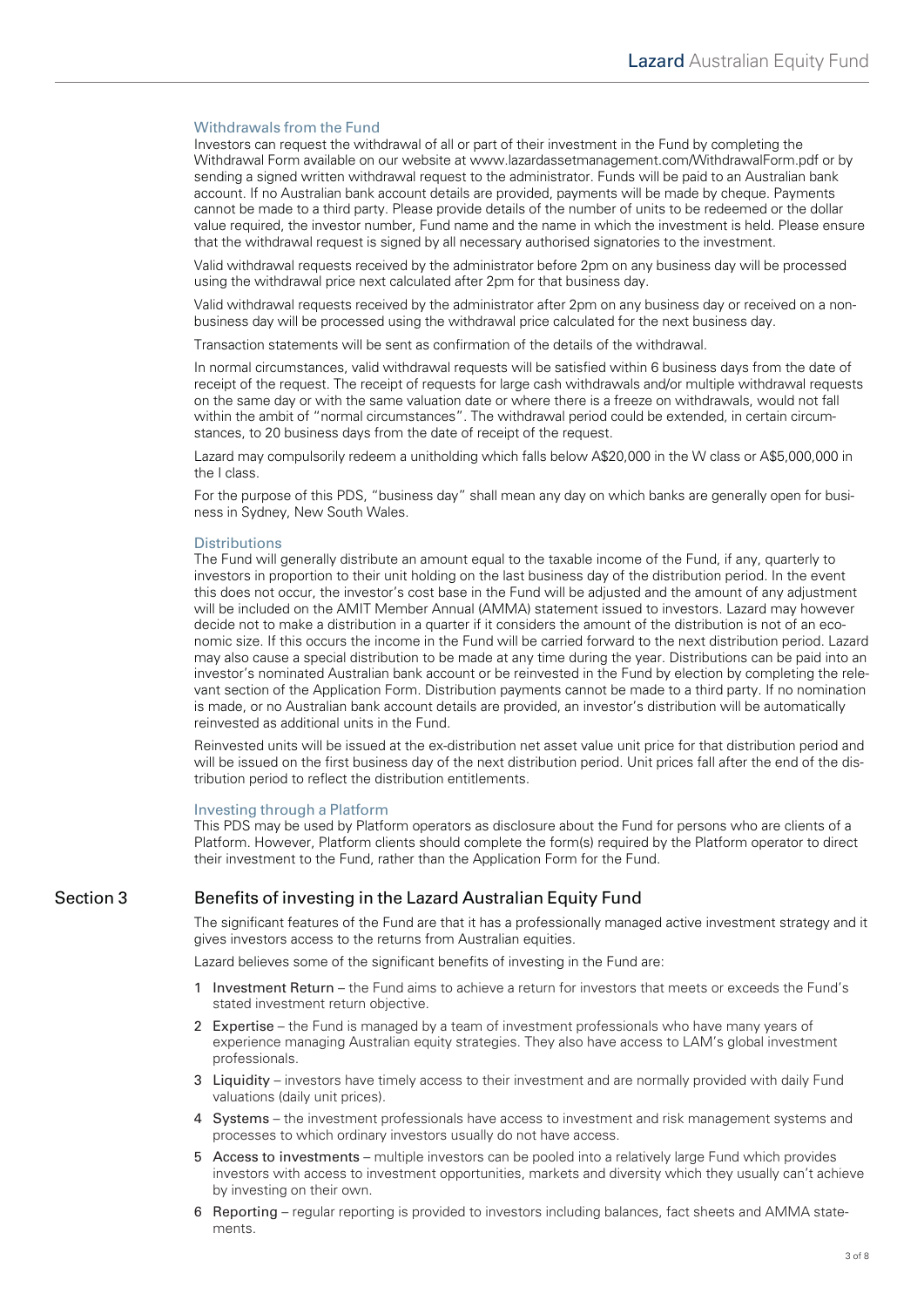### Section 4 Risks of managed investment schemes

All investments carry risk. Different investment strategies may carry different levels of risk depending on the assets that make up the strategy. Assets with the highest long term returns may also carry the highest level of short term risk. The value of the investments in the Fund will vary. The level of returns will vary and future returns may differ from past returns. Returns are not guaranteed and investors may lose some of their money. Laws affecting registered managed investment schemes may change in the future. The level of risk for each person will vary depending on a range of factors including their age, investment time frames, where other parts of the investor's wealth are invested and the investor's risk tolerance.

Risk management is integral to Lazard's overall approach to managing investments. Its investment processes are designed to manage risk at a number of different levels within the Fund. However, investors should be aware not all risks are foreseeable and they may experience a capital loss on their units. Further, there may be periods where the Fund does not distribute any income. The significant risks of investing in the Fund are summarised below.

#### Market risk

Investors should be aware that the value of their units will rise or fall depending on the market value of the equities in which the Fund invests. The market value of equities will be affected (either positively or negatively) by general equity market conditions and by any company or sector specific events. Equity markets can experience significant volatility. Investors should carefully consider this volatility before making their investment decision.

#### Company and sector specific risk

This risk is inherent in a particular company's or sector's performance due to factors that are related to them. Examples of company or sector specific events include the entry of a new competitor or regulatory changes.

#### Active management risk

Lazard actively seeks securities to invest in, rather than investing in a predetermined basket of securities such as an index. The Fund's performance may deviate significantly from its stated benchmark given this style of investing and Lazard's longer-term view of a company's intrinsic value. The concentrated nature of the Fund can result in large out/underperformance of the benchmark.

#### Macro risk

The value of an investment in the Fund may be affected by factors such as interest rates, financial market volatility, economic cycles and economic climate, pandemics, political events, government policy and taxation, and regulatory change. In an uncertain economic environment, the likelihood of a macroeconomic event occurring which impacts the market, can be higher than in a more stable environment. The Australian market is often impacted by global events, and a general global market downturn may adversely affect the Fund's investments.

#### Liquidity risk

Some securities in which the Fund invests, especially those of companies which have a smaller total market capitalisation, or where Lazard has a large holding, may be thinly traded or less liquid and therefore, have to be sold at a discount from current market prices or sold in small lots over an extended period of time.

#### Counterparty risk

This is the risk that the Fund's trading counterparties, such as brokers, or the custodian appointed for the Fund become insolvent or cannot otherwise meet their obligations.

#### Country, legal, tax and regulatory risk

This is the risk that the Fund is exposed to the regulatory (including tax and legal), economic and political systems in countries in which the Fund invests or has exposure to. These risks may adversely affect investments held in those countries as well as impact on the Fund's performance.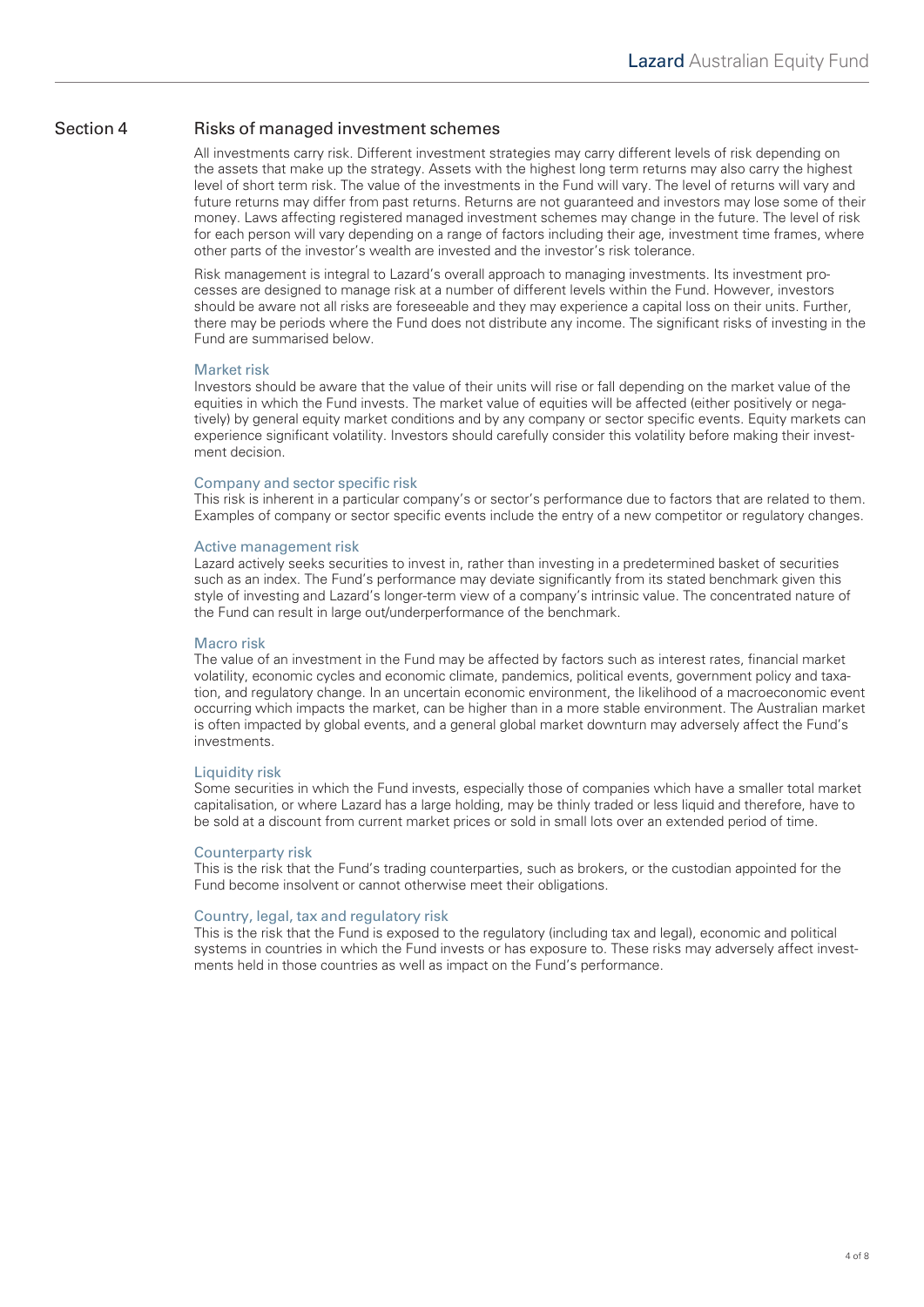## Section 5 How we invest your money

| Ţ<br>You should read                                                                                                               | <b>Warning:</b> You should consider the likely investment return, risk and your investment time<br>frame when making your investment decision. |                                                                                                                                                                                                                                                                                                                                                                                                                                                                                                                                                                                                                                                                               |  |
|------------------------------------------------------------------------------------------------------------------------------------|------------------------------------------------------------------------------------------------------------------------------------------------|-------------------------------------------------------------------------------------------------------------------------------------------------------------------------------------------------------------------------------------------------------------------------------------------------------------------------------------------------------------------------------------------------------------------------------------------------------------------------------------------------------------------------------------------------------------------------------------------------------------------------------------------------------------------------------|--|
| the important<br>information about<br>How we invest<br>your money,                                                                 | Investment return<br>objective                                                                                                                 | The Fund seeks to achieve total returns (including income and capital appreciation and<br>before the deduction of fees and taxes) that exceed those of the S&P/ASX 200 Accu-<br>mulation Index ("the benchmark") by 3% per annum over rolling three-year periods.                                                                                                                                                                                                                                                                                                                                                                                                             |  |
| before making a<br>decision.<br>Please go to<br>Section 2 of<br>the Additional<br>Information<br>Document or<br>visit https://www. | Suitability                                                                                                                                    | Investors seeking an investment return objective similar to the Fund and are comfort-<br>able with the risks of investing and the investment time frame, as described in this<br>PDS. In addition, we have prepared a target market determination ("TMD") for the<br>Fund as required by law which is available at www.lazardassetmanagement.com. The<br>TMD sets out further information on the class of investors for whom the Fund, includ-<br>ing its key attributes, would likely be consistent with that class of investor's likely<br>objectives, financial situation (including proportion of the Fund as a component of their<br>total investable assets) and needs. |  |
| lazardassetman-<br>agement.com/<br>docs/-m0-/3347/<br><b>AdditionalInfor-</b>                                                      | Minimum suggested<br>time frame for holding<br>the investment                                                                                  | $5$ years +                                                                                                                                                                                                                                                                                                                                                                                                                                                                                                                                                                                                                                                                   |  |
| mationDocu-<br>ment.pdf<br>This information                                                                                        | Asset classes and<br>range                                                                                                                     | The Fund's assets are typically invested within the following asset allocation ranges:<br>Equities of companies listed or to be listed, predominantly on the Australian Securities<br>Exchange: 95% to 100%                                                                                                                                                                                                                                                                                                                                                                                                                                                                   |  |
| may change be-<br>tween the time<br>you read the PDS<br>and the day when                                                           |                                                                                                                                                | Within this range the Fund may also invest up to 10% in the equities of companies<br>listed on the New Zealand Stock Exchange.<br>Cash: 0% to 5%                                                                                                                                                                                                                                                                                                                                                                                                                                                                                                                              |  |
| you acquire the<br>units in the Fund.                                                                                              | <b>Risk level</b>                                                                                                                              | High. Investors would have a high probability of losing money over shorter time peri-<br>ods but they may get higher returns over the long term.                                                                                                                                                                                                                                                                                                                                                                                                                                                                                                                              |  |
|                                                                                                                                    | Investment strategy                                                                                                                            | The investment strategy of the Fund is to provide investors with access to companies<br>listed on the Australian Securities Exchange that Lazard believes are out of favour and<br>trading below their intrinsic value. The number of stocks will generally range from 25<br>to 45 which means Lazard makes active investment decisions as to which stocks the<br>Fund holds.                                                                                                                                                                                                                                                                                                 |  |
|                                                                                                                                    |                                                                                                                                                | The Fund may hold a position up to a weighting of benchmark +3% in any one com-<br>pany at the time of purchase and a minimum company weight of benchmark -3%.                                                                                                                                                                                                                                                                                                                                                                                                                                                                                                                |  |
|                                                                                                                                    |                                                                                                                                                | The Fund may retain securities which were listed on the Australian Securities<br>Exchange when acquired, even if those securities subsequently cease to be listed<br>on that market. The Fund, however, will not add to such holdings except as part of<br>any type of corporate action. If these securities are denominated or pay dividends in a<br>currency other than Australian dollars, the Fund will not generally hedge the currency<br>exposure back to Australian dollars.                                                                                                                                                                                          |  |
|                                                                                                                                    |                                                                                                                                                | The Fund may also invest in initial public offerings which are expected to be listed<br>within 3 months from the date of purchase.                                                                                                                                                                                                                                                                                                                                                                                                                                                                                                                                            |  |
|                                                                                                                                    | Labour, environmen-<br>tal, social and ethical<br>considerations                                                                               | Lazard as investment manager may take into account labour standards or environmen-<br>tal, social, corporate governance or ethical considerations, where these may impact<br>the company's value. We are a signatory to the United Nations supported Principles<br>for Responsible Investment (PRI) which provides a framework for integrating environ-<br>mental, social and governance issues into the investment decision making process.                                                                                                                                                                                                                                  |  |
|                                                                                                                                    | Changes to Fund<br>details                                                                                                                     | Lazard has discretion to change the investment strategy, to close the Fund to new<br>investments (including from existing investors), to increase fees, to waive or increase<br>the minimum initial and further investment amounts and holding balance requirement<br>and to terminate the Fund. Lazard will notify unitholders of changes as required by the<br>Corporations Act 2001 and the Fund's constitution, as applicable.                                                                                                                                                                                                                                            |  |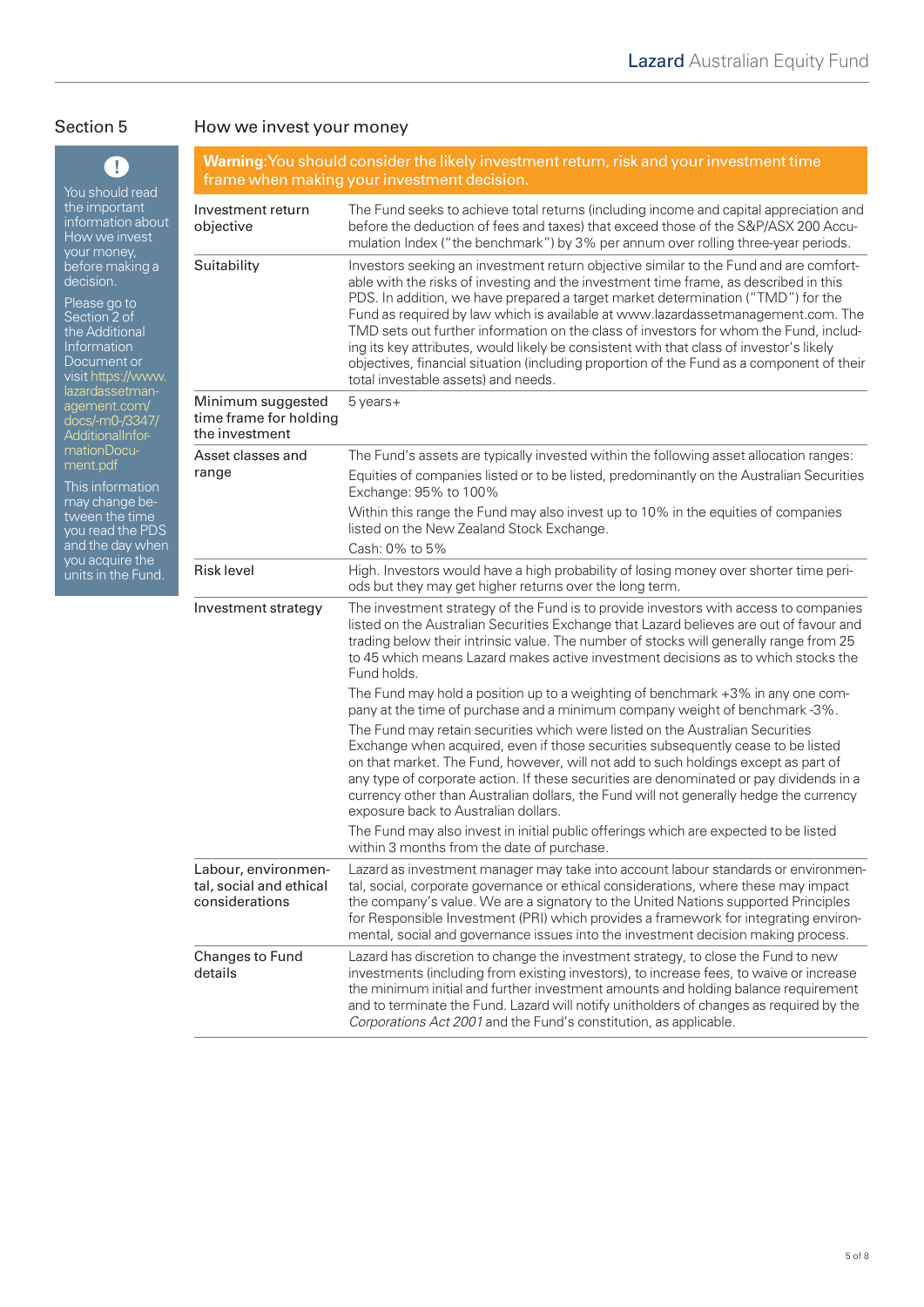You should read the important information about Fees and costs. before making a decision.

 $\mathbf \Omega$ 

Please go to Section 3 of the Additional Information Document or [visit https://www.](https://www.lazardassetmanagement.com/docs/-m0-/3347/AdditionalInformationDocument.pdf) lazardassetmanagement.com/ docs/-m0-/3347/ AdditionalInformationDocument.pdf

This information may change between the time you read the PDS and the day when you acquire the units in the Fund.

#### Section 6 Fees and costs

### DID YOU KNOW?

Small differences in both investment performance and fees and costs can have a substantial impact on your long term returns.

For example, total annual fees and costs of 2% of your account balance rather than 1% could reduce your final return by up to 20% over a 30 year period (for example, reduce it from \$100,000 to \$80,000).

You should consider whether features such as superior investment performance or the provision of better member services justify higher fees and costs.

You may be able to negotiate to pay lower contribution fees and management costs where applicable. Ask the fund or your financial adviser.

#### TO FIND OUT MORE

If you would like to find out more, or see the impact of the fees based on your own circumstances, the Australian Securities and Investments Commission (ASIC) website (www.moneysmart.gov.au) has a managed funds fee calculator to help you check out different fee options.

The ASIC managed funds fee calculator can be used to calculate the effect of fees and costs on your account balance.

This document shows fees and other costs that you may be charged. These fees and costs may be deducted from your money, from the returns on your investment or from the assets of the managed investment scheme as a whole. Taxes are set out in another part of this document. You should read all the information about fees and costs because it is important to understand their impact on your investment. You can also use this information to compare the fees and costs with those of other simple managed investment schemes.

| <b>TYPE OF FEE OR COST</b>                        | AMOUNT                                                                                            |  |  |  |
|---------------------------------------------------|---------------------------------------------------------------------------------------------------|--|--|--|
| Fees when your money moves in or out of the Fund* |                                                                                                   |  |  |  |
| Establishment fee                                 | Nil                                                                                               |  |  |  |
| Contribution fee                                  | Nil                                                                                               |  |  |  |
| Withdrawal fee                                    | Nil                                                                                               |  |  |  |
| Exit fee                                          | Nil                                                                                               |  |  |  |
| Management Costs**                                |                                                                                                   |  |  |  |
| The fees and costs for managing your investment   | 0.75% p.a. of the Net Asset Value (NAV) for I Class<br>0.90% p.a. of the NAV for W Class          |  |  |  |
|                                                   | This includes:                                                                                    |  |  |  |
|                                                   | Management Fee*** for I Class of 0.75% p.a. of the NAV<br>or for W Class of 0.90% p.a. of the NAV |  |  |  |
|                                                   | <b>PLUS</b>                                                                                       |  |  |  |
|                                                   | Estimated Indirect Costs of 0.00% p.a. of the NAV                                                 |  |  |  |
|                                                   | <b>PLUS</b>                                                                                       |  |  |  |
|                                                   | Estimated Recoverable Expenses of 0.00% p.a. of the<br><b>NAV</b>                                 |  |  |  |

All fees quoted above are inclusive of any GST, applicable stamp duty and net of any applicable reduced input tax credit (i.e. the GST component of the fee has been reduced by an estimate of the input tax credit or reduced input tax credit available to the Fund). For further general information on the tax implications of this Fund see Section 7.

- A buy/sell spread of +0.20% and -0.20% respectively may be added to or subtracted from (as relevant) the unit price when an investor makes an application or withdrawal from the Fund. For further information on the buy/sell spread see 'Additional explanation of fees and costs' in the Additional Information Document. We may vary the buy/sell spread from time to time in circumstances where 30 days' notice may not reasonably be provided. For updated buy/sell spread information, visit www.lazardassetmanagement.com, and click on 'Updated Information'.
- The Management Costs for the Fund include the Management Fee, Estimated Indirect Costs and Estimated Recoverable Expenses calculated as shown above. This does not include any Transactional and Operational Costs. For further information on these amounts, see 'Additional explanation of fees and costs' in the Additional Information Document.
- \*\*\* The amount of this fee may be negotiated with professional and wholesale investors and employees of Lazard or a related body corporate.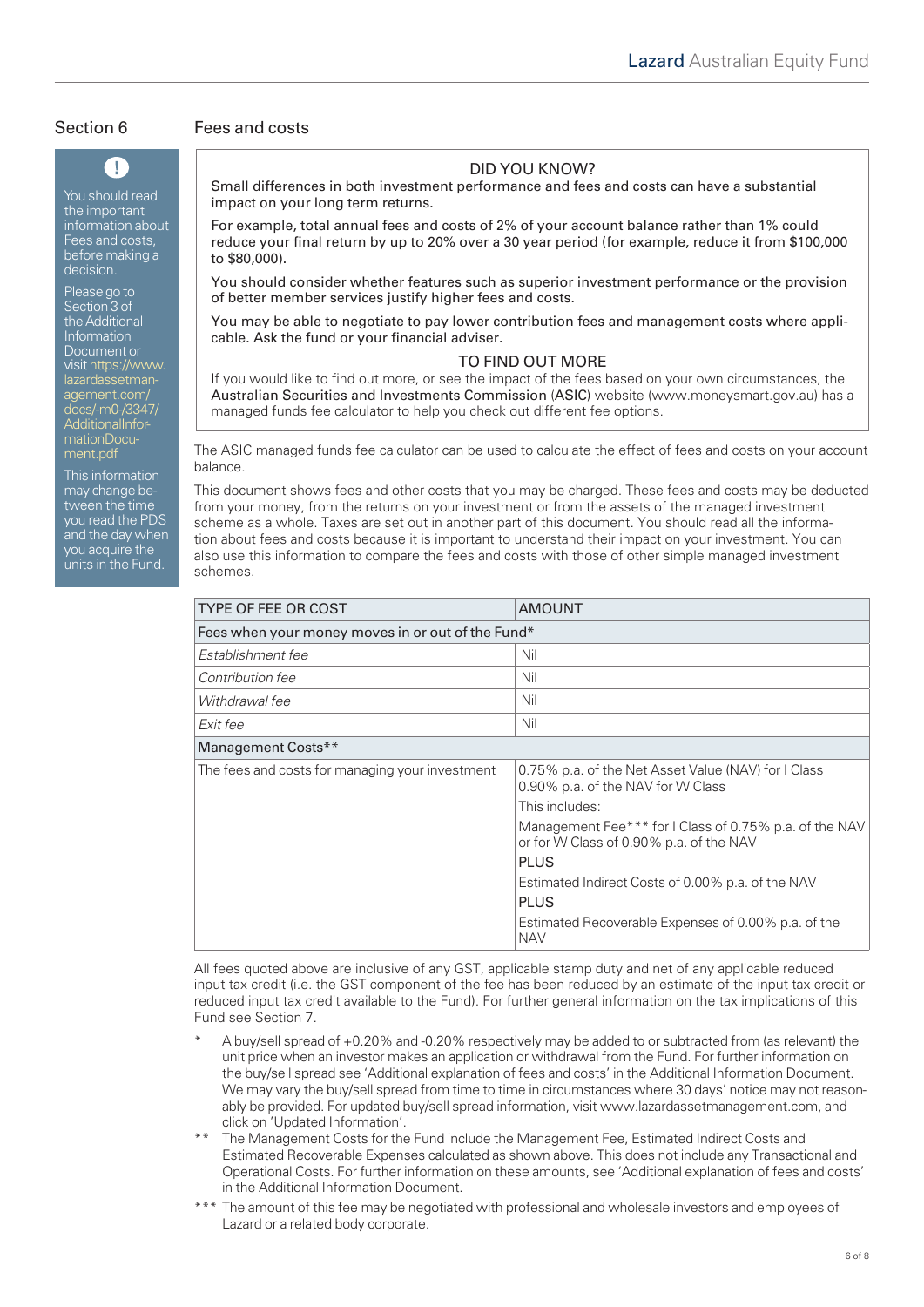#### Example of annual fees and costs

This table gives an example of how the fees and costs in this product can affect your investment over a 1 year period. You should use this table to compare this product with other products offered by managed investment schemes.

| Example – I Class                |                          | Balance \$5,050,000 with a contribution of \$50,000 during the year                                                                                                                                                                                                      |
|----------------------------------|--------------------------|--------------------------------------------------------------------------------------------------------------------------------------------------------------------------------------------------------------------------------------------------------------------------|
| <b>Contribution Fees</b>         | $0\%$                    | For every additional \$50,000 you put in, you will be charged \$0.                                                                                                                                                                                                       |
| <b>PLUS</b><br>Management Costs# | 0.75% p.a. of<br>the NAV | And, for every \$5,050,000 you have in the Fund you will be charged<br>\$37,875 each year.                                                                                                                                                                               |
| <b>EQUALS</b><br>Cost of fund    |                          | If you had an investment of \$5,050,000 at the beginning of the year and<br>you put in an additional \$50,000* during that year, you would be charged<br>a fee of \$37,875 for the I Class.**<br>What it costs you will depend on the fees you may be able to negotiate. |

| Example – W Class                |                             | Balance \$50,000 with a contribution of \$5,000 during the year                                                                                                                                                                                                  |
|----------------------------------|-----------------------------|------------------------------------------------------------------------------------------------------------------------------------------------------------------------------------------------------------------------------------------------------------------|
| <b>Contribution Fees</b>         | $0\%$                       | For every additional \$5,000 you put in you will be charged \$0.                                                                                                                                                                                                 |
| <b>PLUS</b><br>Management Costs# | $0.90\%$ p.a. of<br>the NAV | And, for every \$50,000 you have in the Fund you will be charged \$450<br>each year in the W Class.                                                                                                                                                              |
| <b>EQUALS</b><br>Cost of fund    |                             | If you had an investment of \$50,000 at the beginning of the year and you<br>put in an additional \$5,000* during that year, you would be charged fees<br>of \$450 for the W Class.**<br>What it costs you will depend on the fees you may be able to negotiate. |

Assumes \$50,000 or \$5,000 contribution respectively occurs on the last business day of that year.

- Assumes that the investment balance remains constant throughout the year. In reality, your actual investment balance will vary daily with the daily variation of the NAV of the Fund, and the actual fees and expenses charged to the Fund which are based on the Fund's NAV, will therefore also vary daily. Additional fees may apply, such as a 'buy/sell spread' when you contribute to or withdraw from the Fund. For further information on the buy/sell spread, see 'Additional explanation of fees and costs' in the Additional Information Document.
- # The Management Costs for the Fund include the Management Fee, Estimated Indirect Costs and Estimated Recoverable Expenses calculated as shown above. For further information on the Management Costs, see 'Additional explanation of fees and costs' in the Additional Information Document.

#### Additional explanation of fees and costs

Lazard reserves the right to change the fees and costs set out in this "Fees and costs" section without investor consent up to the permitted maximums in the constitution. We will provide you with at least 30 days' prior notice of any increase in fees and charges as required by law.

# T

You should read the important information about How managed investment schemes are taxed, before making a decision.

Please go to Section 4 of the Additional Information Document or [visit https://www.](https://www.lazardassetmanagement.com/docs/-m0-/3347/AdditionalInformationDocument.pdf) agement.com/ docs/-m0-/3347/ AdditionalInformationDocument.pdf

This information may change between the time you read the PDS and the day when you acquire the units in the Fund.

### Section 7 How managed investment schemes are taxed

**Warning:** Investing in a registered managed investment scheme is likely to have tax consequences. Investors are strongly advised to seek professional tax advice.

Any investment can have a substantial impact on your tax position from year to year.

The Fund has opted into the Attribution Managed Investment Trust (AMIT) regime. Under the AMIT regime the Fund will generally not be liable for Australian income tax as the income is attributed to investors on a fair and reasonable basis in accordance with the Fund's constitution. Investors will receive an AMMA statement after the end of each financial year, which will show the income attributed to the investor for that particular year. For tax purposes, the investor will be required to include the amounts of income attributed to them as disclosed on the AMMA statement in preparing their tax return. It is expected that the Fund will generally distribute an amount equal to the taxable income of the Fund. In the event this does not occur, the investor's cost base in the Fund will be adjusted. The amount of any adjustment will be included on the AMMA statement issued to investors.

The disposal of units by an investor (eg by redemption or transfer) may give rise to a capital gains tax liability or capital loss. If the units are held for 12 months or more, investors may be entitled to a capital gains tax discount. There are other relevant tax considerations applicable to the Fund's investments and an investor's tax position. For example, entitlement to franking credits, and whether, for tax purposes, the investor is an Australian resident. Distributions made or attributed to investors may be subject to non-resident or no-Tax File Number (TFN) withholding tax. This amount will be withheld by the Responsible Entity from any distribution made by the Fund. Where the withholding tax amount is greater than the distribution to be paid to an investor, the Responsible Entity may redeem that investors units to make up the shortfall, in accordance with the relevant provisions of the Fund's constitution.